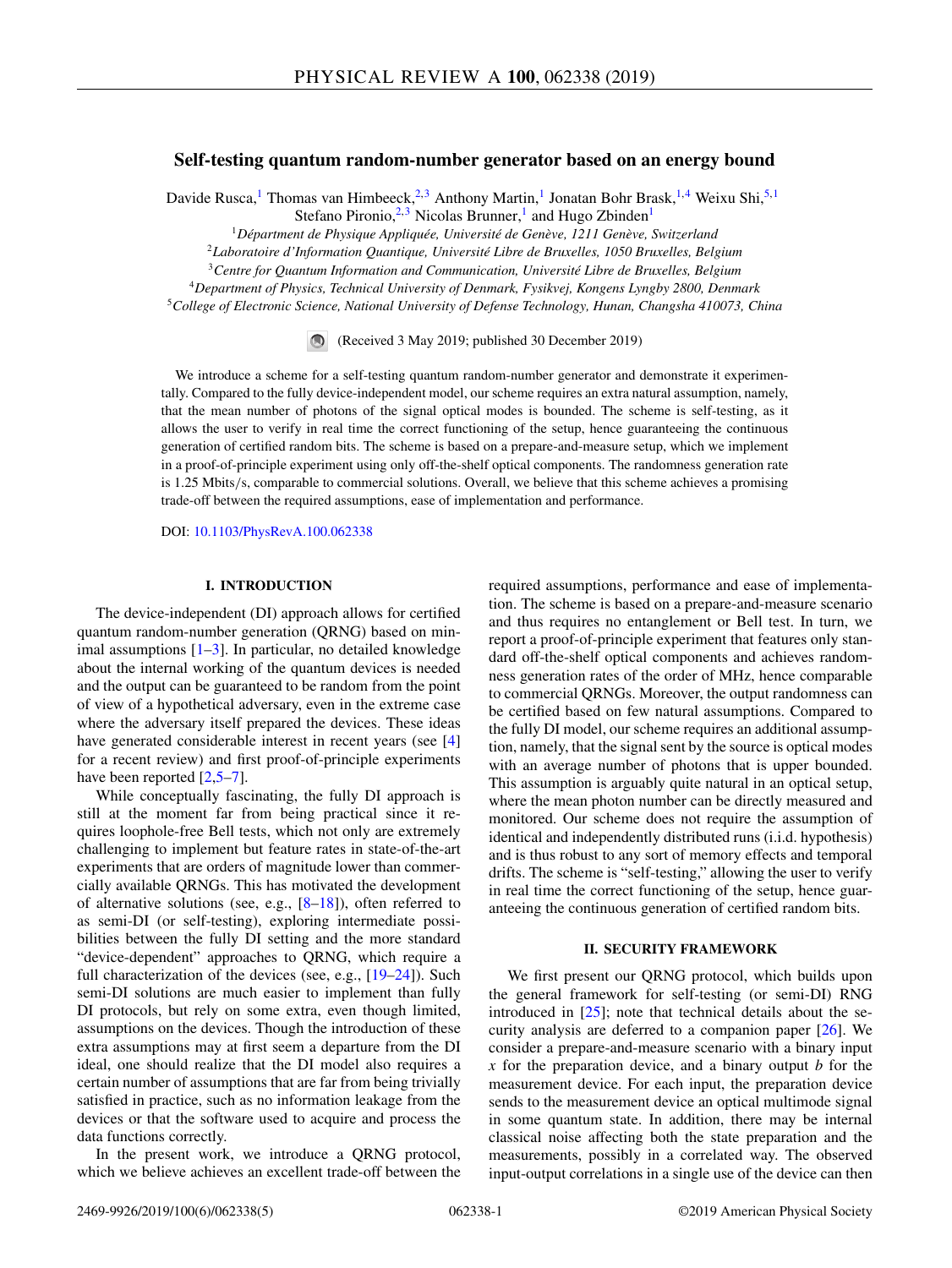<span id="page-1-0"></span>be written,

$$
p(b|x) = \sum_{\lambda} p(\lambda) \operatorname{Tr} \left[ \rho_x^{\lambda} M_b^{\lambda} \right], \tag{1}
$$

where  $\rho_x^{\lambda}$  are the prepared states,  $M_b^{\lambda}$  are elements of a positive-operator valued measure (POVM) defining the measurement, and  $x, b \in \{0, 1\}$ , while  $\lambda$  is arbitrary and represents the classical noise.

We aim to certify genuinely quantum randomness in the output *b*. This means we need to separate any apparent randomness in *b* due to the classical noise  $\lambda$  from that originating from the inherent randomness in the quantum measurements. Furthermore, we want to do this with only limited characterization of the devices. In particular, neither the states nor the measurements are known to the user. The certification will be based on the input-output correlations  $p(b|x)$ , together with an assumption about the average mean photon number (throughout the entire experiment) of the emitted quantum states. This assumption is much weaker than the one appearing in the work of [\[16\]](#page-4-0), where the requirement was to bound the mean energy of each pulse sent by the source. By this assumption instead, the energy of each pulse can freely fluctuate during the experiment without reducing the security provided by our proof. Apart from this assumption, the devices are treated as black boxes [note that writing (1), we also implicitly assume that the devices do not share prior entanglement].

Our central assumption, which we refer to as the "energy" assumption, is formulated as

$$
\sum_{\lambda} p(\lambda) \operatorname{Tr} \left[ \rho_{x}^{\lambda} N \right] \leqslant \omega_{x},\tag{2}
$$

where *N* is the multimode photon number operator and  $\omega_x$ represents a bound on the average photon number (i.e., the energy) of the quantum light states emitted by the preparation device.

In Ref. [\[25\]](#page-4-0), it was shown that all correlations which can be obtained by mixing deterministic strategies using classical shared randomness must obey

$$
|E_0 - E_1| \leqslant 2(\omega_0 + \omega_1),\tag{3}
$$

where we defined  $E_x := p(0|x) - p(1|x)$ .

We now introduce a physical setup in which this bound can be violated. Such a violation implies that the devices' behavior cannot be explained deterministically and thus that genuine quantum randomness is produced at the output of the measurement device.

The setup is shown in Fig. 1. Depending on the input *x*, the amplitude of a signal coherent state (produced by a laser) is modulated such that the output amplitude for  $x = 0$  is 0, while for  $x = 1$  it is  $\alpha$ . The transmitted state is then measured by interfering it with a local oscillator with amplitude  $\beta$  on a beam splitter, followed by single-photon threshold detection in one output port. The other output port is simply ignored. The beam splitter has transmittivity  $t^2$  and reflectivity  $r^2 =$  $1 - t<sup>2</sup>$ . In the event that the detector does not click, we assign the output  $b = 0$ , while  $b = 1$  corresponds to a click. This protocol is a hybrid combination of the two protocols shown in  $[25]$ , i.e., the on-off keying  $(OOK)$  and the binary phaseshift keying (BPSK). Our protocol has the same modulation



FIG. 1. Self-testing quantum random-number generation based on bounded energy. A signal coherent state is modulated depending on the input *x*. The signal is blocked for  $x = 0$  and transmitted for  $x = 1$  and the average energy after the modulation is bounded by  $\omega$ . The signal is mixed with a local oscillator on a beam splitter with transmittivity  $t^2$  and measured by a single-photon detector.

of the source state as the OOK and the kind of interferometric detection presented in the BPSK; however, the protocol presented here requires, instead of two balanced linear detectors, only a threshold single-photon detector. The probabilities for the detector not to click can be computed explicitly,

$$
p(0|0) = e^{-\eta |r\beta|^2},
$$
\n(4)

$$
p(0|1) = e^{-\eta |t\alpha + r\beta|^2},\tag{5}
$$

where  $\eta \in [0, 1]$  represents a combined transmission and detection efficiency accounting for losses and inefficient detectors [\[27\]](#page-4-0). The remaining probabilities are determined by normalization.

The mean photon numbers at the output of the preparation device are

$$
\langle N \rangle = \begin{cases} 0 & \text{for } x = 0 \\ |\alpha|^2 & \text{for } x = 1, \end{cases} \tag{6}
$$

and we can then take the energy bounds on the transmitted states (2) to be equal to the these mean photon numbers. Note that the local oscillator carries no information about *x* and is not considered to be part of the prepared state. In particular, no assumption is made on the amount of energy in the local oscillator arm.

In our case, the inequality  $(3)$  then becomes

$$
\left|e^{-\eta\left|t\alpha+r\beta\right|^2}-e^{-\eta\left|r\beta\right|^2}\right|\leqslant|\alpha|^2.\tag{7}
$$

It is easy to see that for any value of  $\eta > 0$ , there exist choices of  $\alpha$  and  $\beta$  for which (7) is violated. For instance, take  $\alpha = \eta t/2$ ,  $\beta = 1/r$ . Then one can verify analytically that the inequality is violated for small  $\eta$  by expanding the left-hand side in  $\eta$ , and one can check numerically that it is also the case for all larger  $\eta$ . Thus, for any nonzero efficiency, our scheme admits  $\alpha$  and  $\beta$  for which the output *b* is not deterministic.

Given data that violate  $(3)$ , we need to quantify the randomness generated by the measurement device. For a device behavior which is independent and identically distributed (i.i.d.) in each experimental round, the optimal asymptotic rate of randomness generation, relative to an observer with knowledge of the input *x* as well as the internal variable  $\lambda$ , is given by the Shannon entropy  $H(B|X, \Lambda) =$  $-\sum_{b,x,\lambda} p(\lambda)p(x)p(b|x)\log_2 p(b|x,\lambda)$  (this follows from the asymptotic equipartition theorem [\[28\]](#page-4-0)). For any given values of the probabilities  $p = {p(x, b)}_{b,x}$  and the energy bounds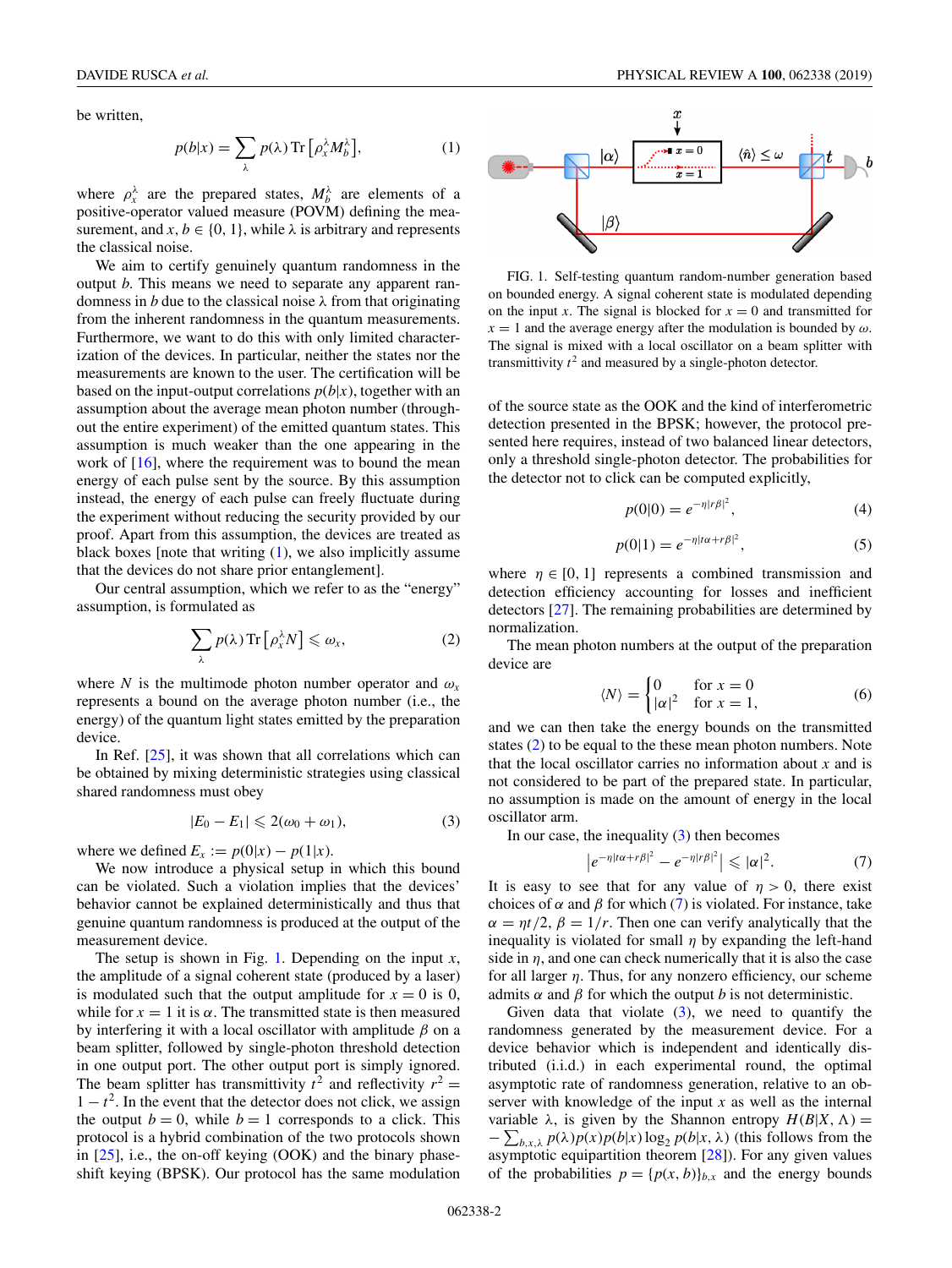<span id="page-2-0"></span>

FIG. 2. Asymptotic rate of randomness generation (in bits) as a function of the experimental parameters. The rate is the worst-case entropy  $H(B|X\Lambda)$ , given the correlations p and the average energy constraint  $\bar{\omega}$ . These were obtained assuming an identical phase  $arg(\alpha) = arg(\beta)$ , a biased input distribution  $p_x(1) = 0.25$ , detection efficiency  $\eta = 50\%$ , and transmission  $t^2 = 99\%$ . Only the  $\alpha$  and  $\beta$ in the shaded region satisfy the inequality [\(7\)](#page-1-0).

 $\omega = {\omega_x}_x$  (or linear functions of them), it is shown in [\[26\]](#page-4-0) how, using semidefinite programming, one can put a lower bound on  $H(B|X, \Lambda)$  that is valid for arbitrary decomposi-tions [\(1\)](#page-1-0) and [\(2\)](#page-1-0) that use hidden classical noise  $p(\lambda)$ .

As an illustration, we show in Fig. 2 the entropy for several values of  $\alpha$  and  $\beta$ , using  $\eta = 50\%$ ,  $t^2 = 99\%$ , a biased input distribution  $p(1) = 25\%$ , and assuming the bound  $\sum_{x} p(x) \omega_x \leq \bar{\omega} = p(1)|\alpha|^2$  on the average value of the energies  $\omega_x$ .

#### **Semidefinite programming**

The semidefinite programming (SDP) introduced in [\[26\]](#page-4-0) not only returns the lower bound on  $H(B|X, \Lambda)$ , but also provides a self-test or witness certifying this amount of randomness. This self-test consists of a linear function  $\gamma[p] - \zeta[\omega]$ in *p* and  $\omega$  with the property that  $H(B|X, \Lambda) \ge \gamma[p] - \zeta[\omega]$ . Once such witness is known, it thus suffices to evaluate it on *p* and  $\omega$  to obtain a lower bound on  $H(B|X, \Lambda)$ .

The existence of such a witnesses, which can be computed for any given  $p$  and  $\omega$ , immediately suggests a semi-DI RNG protocol: (1) fix a certain witness (tailored to the expected behavior of the devices); (2) run the devices *n* times and record the inputs  $X = (X_1, X_2, ...)$  and outputs  $B = (B_1, B_2, ...)$ ; and (3) compute the value  $\gamma[f]$ , where  $f(x, b)$  are the frequencies of occurrence of  $(X_i, B_i) = (x, b)$ , and check if  $\gamma[f]$  –  $\zeta[\omega] \geq h$  is above some threshold *h*. The passing of this test, denoted by "Pass," establishes that the device is working properly.

In the implementation of such a protocol, it is not necessarily the case that the device behaves in a i.i.d. way and its general behavior is now described by an unknown *n*-round joint distribution  $p_{[B,X,A]}$ . Still the observed value of the linear witness, computed from the observed frequencies, certifies a certain amount of randomness in the output string *B*. Specif-ically, in [\[26\]](#page-4-0), it is shown that the distribution  $p_{[B,X,\Lambda]}$ <sub>Pass</sub>]



FIG. 3. Experimental setup. A coherent stage is generated by a pulsed diode laser and sent to a Michelson interferometer. One arm (green path) is used to prepare the signal and the other one (blue path) to prepare the local oscillator.

conditioned on the passing of the test contains an amount of randomness given by

$$
H_{\min}^{\epsilon'}(\mathbf{B}|X,\Lambda) \geqslant n \Bigg[ h - c \sqrt{\frac{\log_2(\epsilon/2)}{n}} - d \frac{\log_2(\epsilon/2)}{n} \Bigg]. \tag{8}
$$

Here, *H*  $\lim_{\min} (B|X, \Lambda)$  is the worst-case conditional smooth min-entropy, defined as the largest *k* such that  $\Pr[-\log_2 p(\mathbf{B} | \mathbf{X} \mathbf{\Lambda} \text{Pass}) \ge k] \ge 1 - \epsilon'$ . It roughly corresponds to the largest number of bits that can be extracted from the output string *B* using a strong extractor, such that the resulting distribution deviates from an ideal distribution (i.e., uniform and independent of  $X \Lambda$ ) at most with probability  $\epsilon'$ . The security parameter  $\epsilon$  in the right-hand side of (8), which should be chosen small ( $\epsilon = 10^{-10}$  in the following), is related to the smoothing parameter though  $\epsilon' = \epsilon / Pr(Pass)$ . This ensures that the protocol is  $\epsilon$ -sound because the probability of both passing the test and deviating from an ideal distribution Pr(Pass)  $\times \epsilon' = \epsilon$  is guaranteed to be small. The subleading error terms in  $(8)$ , given by the constants  $c, d > 0$ , depend on the choice of witness  $\gamma[\cdot]$  and  $\zeta[\cdot]$  and are given in  $[26]$ .

#### **III. EXPERIMENTAL SETUP AND RESULTS**

In order to implement the scheme presented in Fig. [1,](#page-1-0) we used the experimental setup drawn in Fig. 3. A coherent state is generated by a pulsed diode laser at 655 nm trigged by a field-programmable gate array (FPGA) at 12.5 MHz. A set of half-wave plate (HWP) and polarizing beam splitter (PBS) is used to prepare the local oscillator  $(\beta)$  and the signal  $(\alpha)$ and to tune the amplitude ratio between them. To maximize the transmission to the output port of the interferometer, one quarter-wave plate (QWP) is inserted in each arm to rotate the polarization of the incoming light. For each pulse, a pseudorandom binary input *x* is generate by the FPGA and sent to the acousto-optic modulator (AOM). When  $x = 0$ , the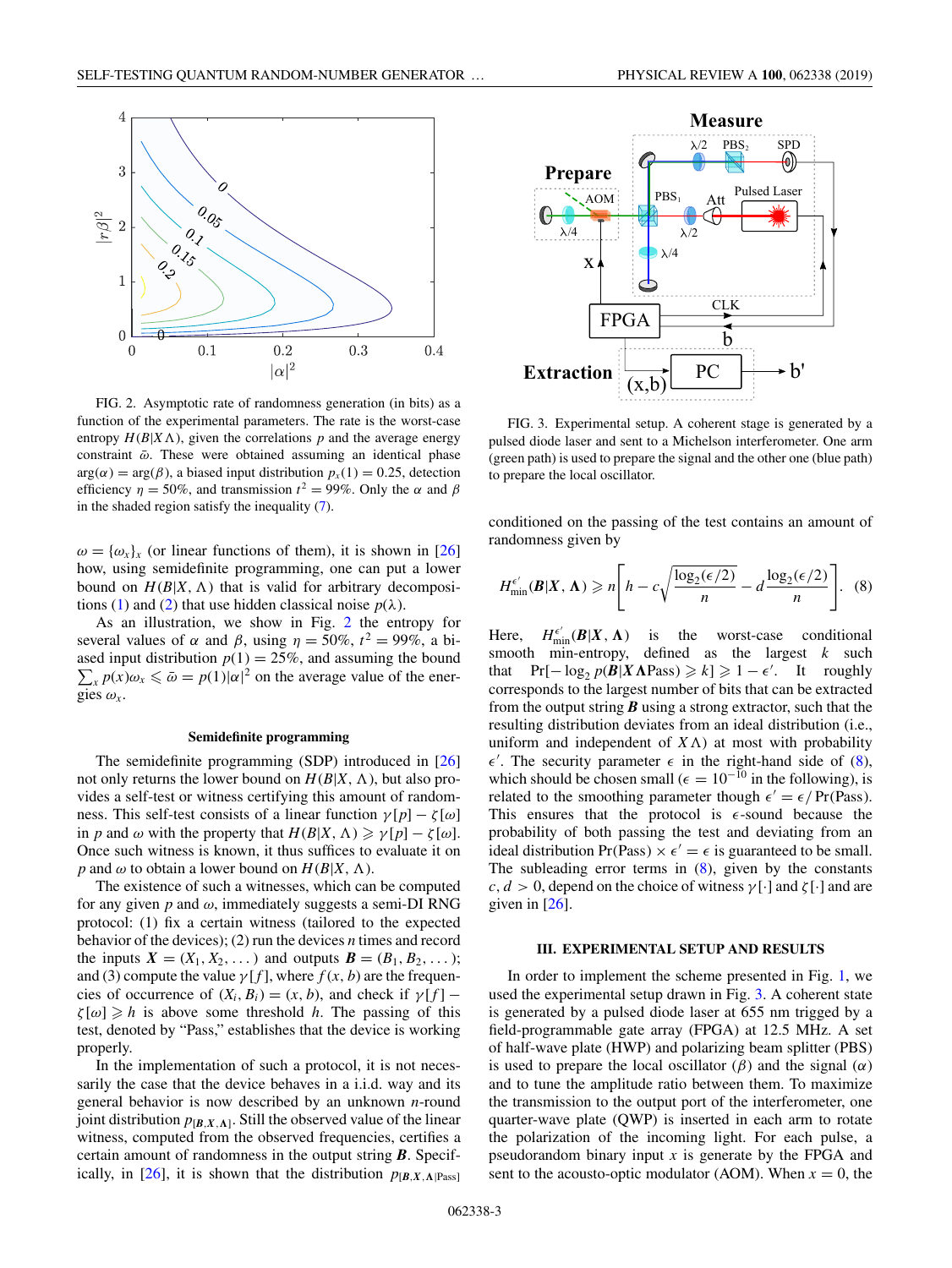<span id="page-3-0"></span>

FIG. 4. Correlation function with respect to the phase difference between the two arms of the interferometer. The solid line corresponds to the simulated behavior of the device without phase fluctuation. The gray area corresponds to a relative phase incertitude region of  $\pm 10\%$ . The red (dark) area corresponds to the region of correlations unachievable once the bound on the energy  $\omega$  is chosen to be 0.0025.

AOM deflects the light which introduces an additional loss of more than 23 dB.

At the output of  $PBS<sub>1</sub>$ , the signal and local oscillator are in the same spatial and temporal mode, but have orthogonal polarizations. To make them interfere, they pass through a HWP and  $PBS<sub>2</sub>$ . The HWP is oriented to achieve a transmission of  $t^2 = 99\%$  for the signal. Then, the light is detected by a single-photon detector (SPD) (PerkinElmer SPCM-AQR) with an efficiency of 77% for a dark-count rate around 300 Hz and the digital signal is recorded by the FPGA. Each second, the FPGA sends the data to a personal computer for storage.

In order to bound the average energy on the signal, the power was measured at the output of  $PBS<sub>1</sub>$  while obstructing the local oscillator arm. This was done with a linear power meter (Thorlabs PM100D with S122C sensor) with an absolute uncertainty of  $\pm 5\%$ . The average energy bound was then calculated by considering the attenuation chosen before the interferometer and by dividing the resulting power by the repetition rate. The power on the signal and local oscillator was adjusted in order to maximize the amount of entropy generated based on the results presented in Fig. [2.](#page-2-0) These measurements were done twice, i.e., before and after the experiment, in order to ensure the stability of the power. Alternatively, the power could be monitored in real time using a beam splitter between the two PBSs, in a similar manner as in Ref. [\[16\]](#page-4-0).

After the energies of the signal and local oscillator are set, we launch a measurement to estimate the correlation between the modulation of the signal and the detections. The measurement is carried out by changing the relative phase between  $\alpha$ and  $\beta$ . This is done by moving the mirror in the local oscillator arm with a piezoelectric translator. The relevant marginals are

then estimated as  $\overline{p}(b|x) = n_{b,x}/n_x$ , where  $n_{b,x}$  and  $n_x$  correspond to the number of events for an output *b* given an input *x* and the total number of state *x* sent, respectively. Then, we calculated the correlation function  $E = p(b = x) - p(b \neq x)$ shown in Fig. 4 as a function of the phase difference between α and β with  $ω_{\text{estimate}} = 0.0022(1)$ . The energy of the local oscillator  $\beta$  is set to 99 mean photons per pulse, which corresponds to  $(1 - t^2)|\beta|^2 = 0.99$  with  $1 - t^2 = 0.01$ . The solid line in the figure corresponds to the theoretical prediction for a perfect system (no phase fluctuations) with a signal state with  $\omega_{\text{estimate}}$  mean photon number and global detection efficiency of 55%. We fixed the energy bound  $\bar{\omega} = 0.0025 > \omega_{\text{estimate}}$  in order to assure that the general assumption is always verified. The fluctuations in Fig. 4 are due to fluctuations of the relative phase between the signal and local oscillator owing to the instability of the interferometer.

To perform a QRNG protocol, we considered 35 blocks of  $n = 10<sup>8</sup>$  rounds (8 s measurement) in which the interferometer was around a constructive interference. A witness was determined and optimized for this regime by using one trial block and, assuming an average energy assumption  $\bar{\omega} = 0.0025$ , a threshold was chosen at the value  $h = 0.117$ , corresponding to a rate [\(8\)](#page-2-0) of 0.1 bits/round. The test was satisfied in all blocks, giving an average output rate of certified quantum randomness of 1.25 MHz. In order to promote this proof-ofprinciple experiment to a fully practical device, one would need to actively stabilize the interferometer. This can be done via standard methods; see, e.g., [\[29\]](#page-4-0). This procedure would then increase both the extractable entropy and the passing probability.

## **IV. CONCLUSION**

In conclusion, we developed a simple scheme for a selftesting QRNG based on an energy bound. This scheme represents, in our opinion, an excellent compromise between the required assumptions, experimental complexity and performance. From the point of view of security, we believe that weakening the required assumptions without moving to the full DI scenario will be difficult. From the point of view of implementation and performance, progress can still be achieved, for instance, by using integrated optics.

### **ACKNOWLEDGMENTS**

We acknowledge support from the Swiss National Science Foundation (Starting Grant No. DIAQ, Bridge project "Selftesting QRNG" and NCCR-QSIT), the EUs H2020 program under the Marie Sklodowska Curie project QCALL (Grant No. GA 675662), and the EU Quantum Flagship project QRANGE. T.V.H. acknowledges funding from the Fond de la Recherche Scientifique (F.R.S.-FNRS) through a FRIA grant (Belgium). S.P. acknowledges financial support through the Research Associate program of the Fonds de la Recherche Scientifique (F.R.S.-FNRS).

- [1] R. Colbeck, Quantum and relativistic protocols for secure multiparty computation, Ph.D. thesis, University of Cambridge, 2009.
- [2] S. Pironio, A. Acín, S. Massar, A. Boyer de la Giroday, D. N. Matsukevich, P. Maunz, S. Olmschenk, D. Hayes,
	- L. Luo, T. A. Manning, and C. Monroe, Random